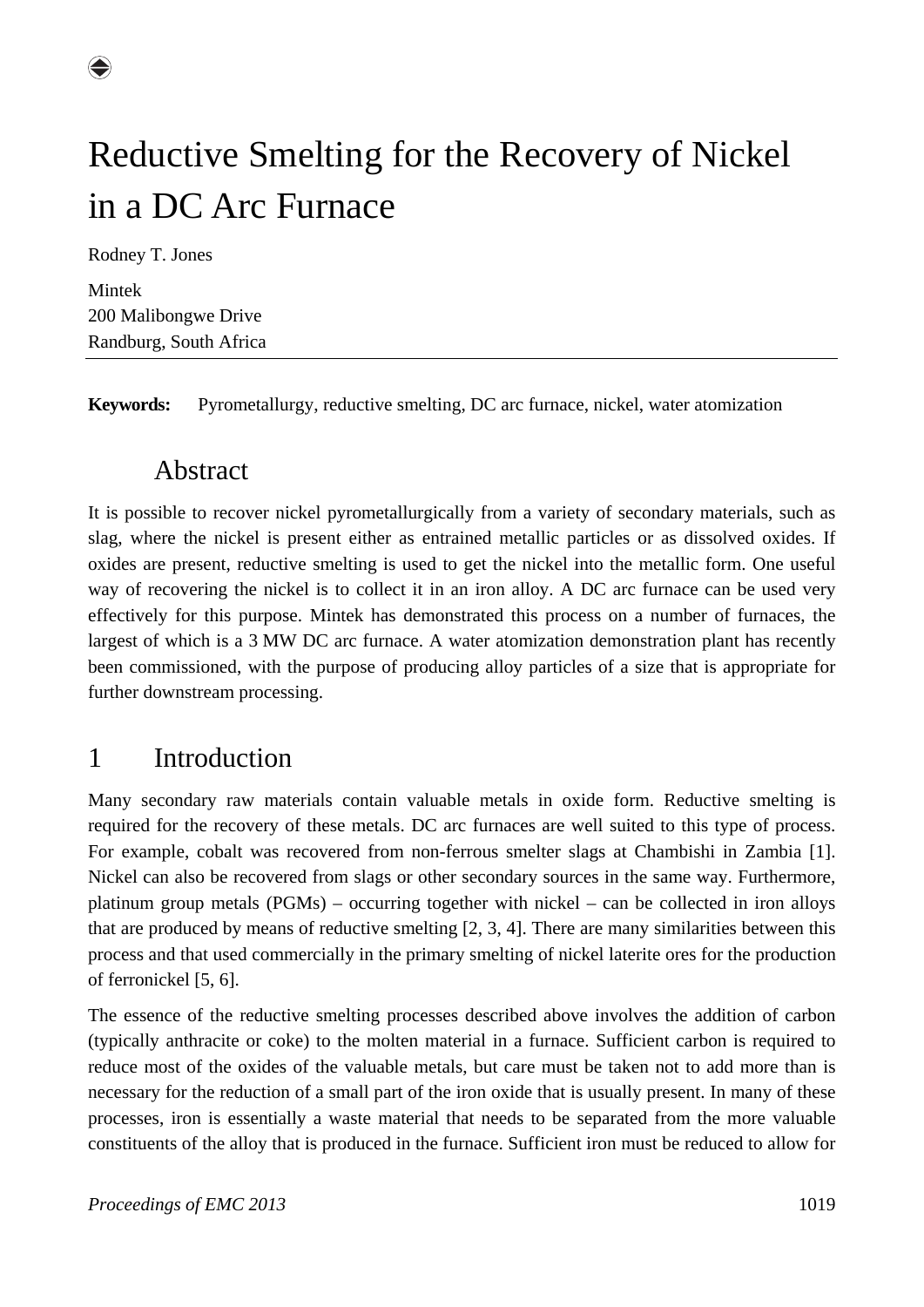*Jones* 



sufficiently reducing conditions in the furnace for valuable metals to be substantially reduced to the metallic state, but excessive iron reduction requires extra electrical energy and places a greater burden on the downstream refining of the alloy. This process of selective reduction needs a clear mathematical description in order to understand it sufficiently for design and control purposes.

## 2 Recovery Equation

When carbon is added to the molten bath in a furnace, the oxides of the various metallic elements reduce to different extents, at a given level of carbon addition. This allows some metallic elements to concentrate preferentially into an alloy phase, while others remain predominantly in the slag in oxidized form. This selective reduction behaviour allows a reasonable degree of separation (of one element from another) to take place during smelting. It is well known that an increase in the amount of the reductant added to the furnace results in increased quantities of the various metallic elements that report to the alloy that is produced, but it would be very useful for the design of such smelting processes to have an equation that described this behaviour quantitatively. In order for this to be done, it is useful to consider the simple exchange reaction shown, for the case of nickel and iron, in Equation (1).

$$
NiO + Fe \leq Ni + FeO \tag{1}
$$

Previous work [4] has provided a description of the reductive smelting process in terms of the *K*γ recovery equation. Equation (2) shows this relationship between the recovery of nickel  $(R_{Ni})$  and the recovery of iron  $(R_{Fe})$ . *K* refers to the equilibrium constant (a function of temperature only) for the reaction above, and  $\gamma$  refers to the ratio of the activity coefficients for the same reaction. Further details may be found in reference [4].

$$
R_{Ni} = \frac{K\gamma \cdot R_{Fe}}{1 - (1 - K\gamma)R_{Fe}}\tag{2}
$$

It is certainly possible to calculate a value for *K*γ from published theoretical data (if this is available for the particular system and conditions of interest), but this would only apply strictly to a perfect equilibrium system. It may be more useful to use the form of the theoretically derived equation, and to fit the model to actual plant data. Although the equilibrium constant *K* is independent of composition, the individual activity coefficients, and the ratio  $\chi$  are expected to vary to some degree with the composition of the slag and alloy. This emphasises the importance of practical test work for the selection of an appropriate value of *K*γ to use for characterizing the smelting of a particular feed material. Values of *K*γ may be found by fitting Equation (2) to experimental data.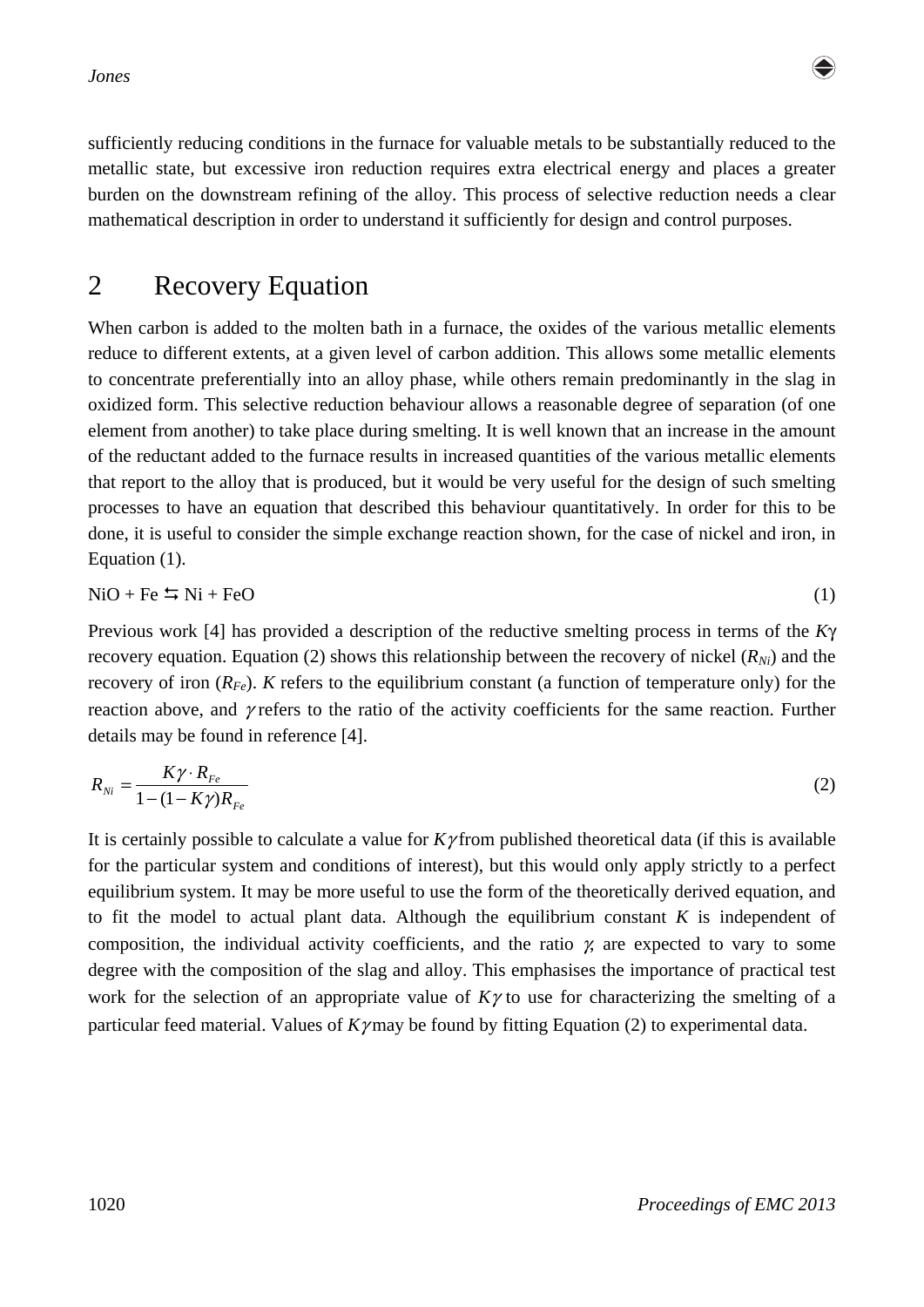## 3 Application to PGM Smelting

Mintek's ConRoast process [3] involves smelting low-sulphur concentrates in a DC arc furnace, and collecting the platinum group metals (PGMs) and valuable base metals in an iron alloy. The intention in this process is to separate the valuable metals from the iron and the gangue constituents present in the slag. The desirable area of operation is clearly somewhere in the region where the recovery of PGMs and valuable base metals is high, and the recovery of iron to the alloy is still reasonably low. This process is also effective at removing chromium (in this context, a deleterious contaminant) by keeping it dissolved in the slag, and away from the alloy product. Figure 1 illustrates the application of Equation (2) and shows the recovery of PGMs, Ni, Co, and Cr as a function of Fe recovery to the alloy. Under the conditions of interest, it is fair to model the Ni, Co, and Cr as interacting with NiO, CoO, and CrO in the slag. Typical slag and alloy compositions obtained from reductive smelting of PGM revert tailings are shown in Tables 1 and 2.



Figure 1: Recovery curves for PGMs ( $K\gamma$  = 184), Ni ( $K\gamma$  = 28), Co ( $K\gamma$  = 9), and Cr ( $K\gamma$  = 0.025)

| Table 1: |  | Typical slag composition from reductive smelting of PGM revert tailings |  |
|----------|--|-------------------------------------------------------------------------|--|
|          |  |                                                                         |  |

|        | $\text{Al}_2\text{O}_3$ | CaO                 | Ű0   | $Cr_2O_3$ | $\mathsf{u}$ | FeO  | MgO  | Ni  | $\sim$<br>SU <sub>2</sub> |
|--------|-------------------------|---------------------|------|-----------|--------------|------|------|-----|---------------------------|
| Mass % | 4.4                     | $\mathbf{z}$<br>ر . | 0.05 | 2.0       | 0.09         | 28.7 | 14.1 | U.I |                           |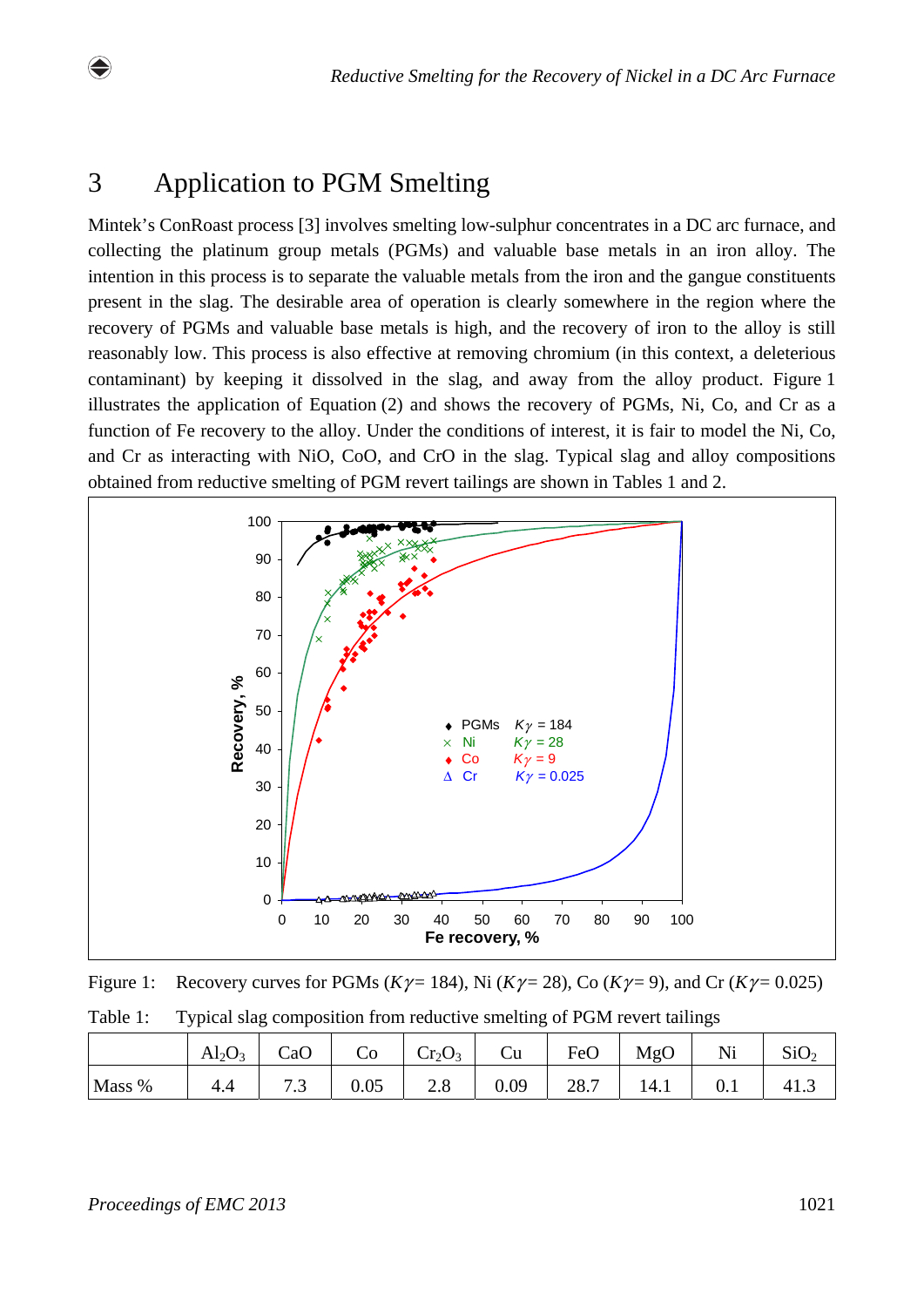

| $\cdot$ $\cdot$ |                |              |                 | $\tilde{\phantom{a}}$ | $\tilde{\phantom{a}}$ |     |
|-----------------|----------------|--------------|-----------------|-----------------------|-----------------------|-----|
|                 | –<br>НΑ        | $\mathbf{v}$ |                 |                       |                       | ∼   |
| Mass %          | $\overline{ }$ | $ -$         | $\cup$ . $\sim$ | .                     | -<br>◡.⊥              | ◡.⊥ |

Table 2: Typical alloy composition from reductive smelting of PGM revert tailings

# 4 Application to Ferronickel Smelting

The smelting of nickel laterite ores to produce ferronickel [5, 6] essentially involves a trade-off between recovery and grade. The greater the degree of reduction, the greater the recovery of nickel. However, as an increasing quantity of iron (and some more nickel) is reduced to the metallic state, so the nickel grade is diminished. The *K*γ recovery equation provides a useful tool for quantifying this effect.

The data shown in Figure 2 is derived from ferronickel smelting testwork [6] carried out in a pilotscale DC arc furnace with an operating diameter of 2 m. More than 190 tons of calcined nickel oxide ore was smelted over a period of about 19 days. Three different samples were smelted, each containing relatively low amounts of nickel and iron and relatively high amounts of silica. For two of the samples, dolime was added as flux. In the particular example shown here, there was evidence to suggest that slag-metal equilibrium was not fully attained because of a crusty layer that formed in the furnace, because of the particular experimental conditions employed. Even so, the recovery equation is shown to fit the data well, with a *K*γ value of about 20. The alloy produced during this test work typically contained ~80 % Fe and ~20 % Ni, and the slag contained 10-15 % FeO and  $-0.1\%$  Ni.

As a point of comparison, another curve is shown, with a higher value of *K*γ (from a different experimental campaign. This goes to show the importance of either testwork or wide experience in the selection of an appropriate value of  $K\gamma$  to use for characterising the smelting of a particular ore, and the compositions of slag and alloy that arise from it. (The theoretical justification for this is that  $\gamma$  does depend to some extent on the slag and alloy composition.)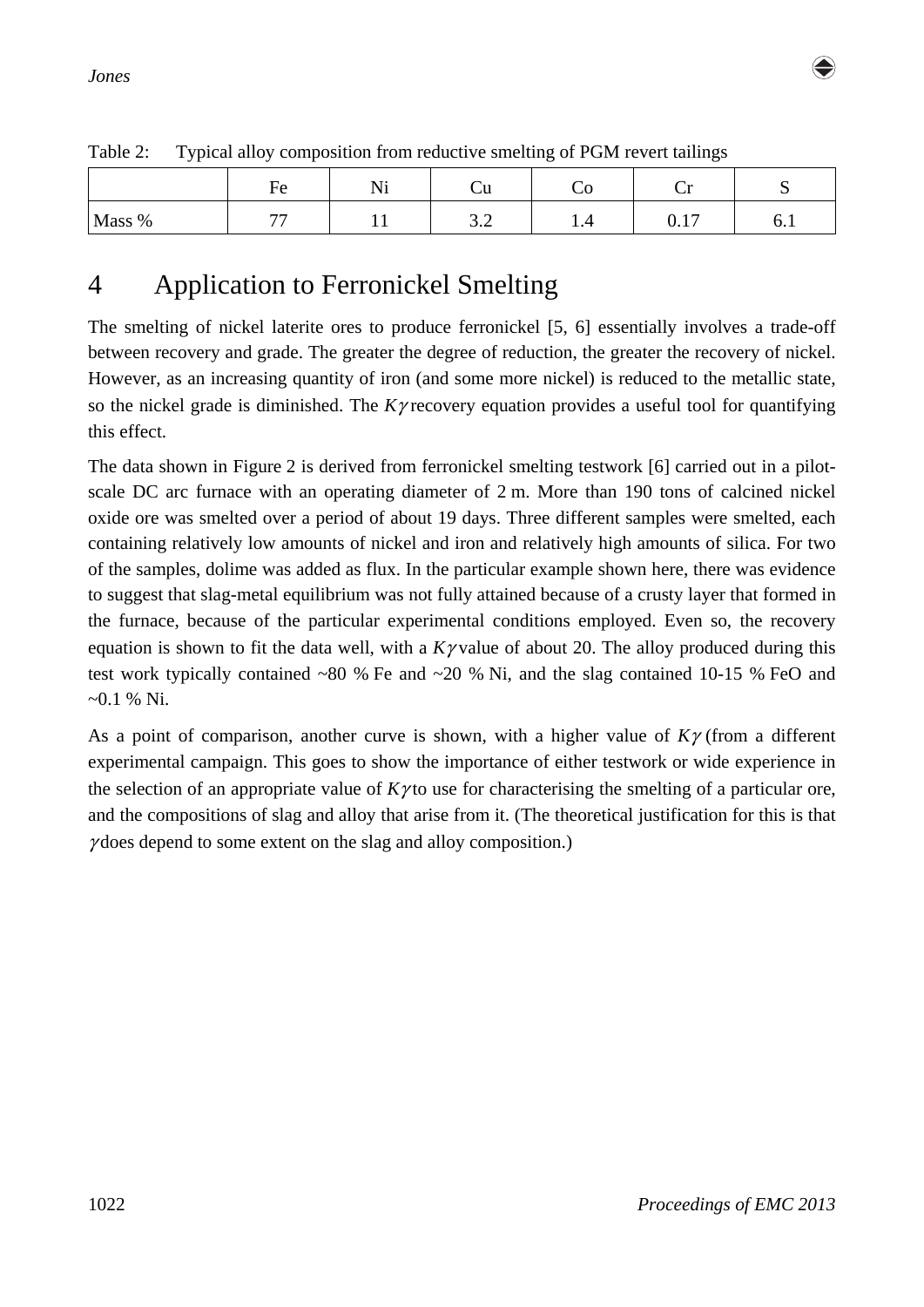

Figure 2: Recovery curve example for Ni  $(K\gamma = 20 \text{ to } 50)$  in ferronickel smelting

## 5 Downstream Treatment of Alloys by Water Atomization

A notable feature of many of the iron-nickel alloys discussed here is that they are extremely tough, and 'unbreakable' for practical purposes. However, it is necessary to produce a product comprising small metal particles that are amenable to further downstream processing (either pyrometallurgical or hydrometallurgical). It is clear that the handling of ingots weighing hundreds of kilograms is not practical, and smaller sizes are required. In the case of a leaching process, it may be desirable to have a mean particle size  $(d_{50})$  of less than 100  $\mu$ m, whereas the injection of alloy particles into a pyrometallurgical reactor may require all particles to be less than 2 mm, for example. Water atomization was selected as an appropriate choice of technology for producing the small particles required. Table 3 shows a typical composition of the alloy used for a large-scale demonstration of atomization at Mintek.

| .      | <u>Ji ta kuto je predstava u p</u> resentacija u stanovnika su stanovnika |                      |  |  |
|--------|---------------------------------------------------------------------------|----------------------|--|--|
|        | rе                                                                        | .                    |  |  |
| Mass % | --                                                                        | $\ddot{\phantom{0}}$ |  |  |

Table 3: Typical alloy composition for large-scale atomization work at Mintek

Water atomization has a long history. It has been used for the production of copper powder since the 1930s, and for iron/steel powders since the 1950s. Testwork was undertaken by Mintek at Atomising Systems Ltd in Sheffield, UK during February 2008. A sample of 90 kg of alloy was treated in a 25 kg induction furnace, and batches of alloy were atomized at a rate of 5-7 kg/minute, using a 4 mm nozzle. The results of this testwork are summarised in Table 4, which shows that the mean particle size can be halved by doubling the water pressure (over the conditions of interest).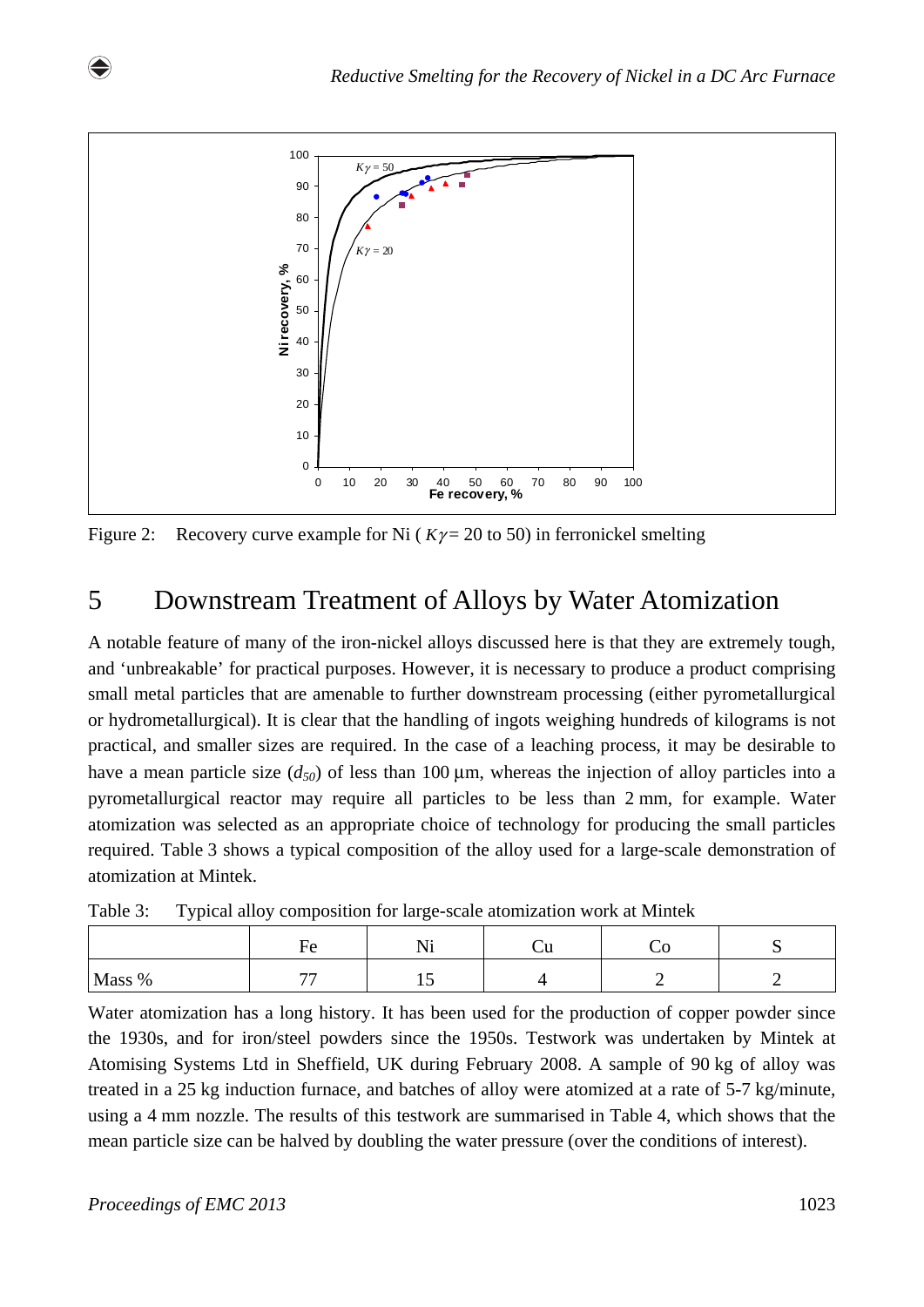

| Table 4: | Mean particle sizes achieved at various pressures |  |
|----------|---------------------------------------------------|--|
|----------|---------------------------------------------------|--|

| Pressure, bar      | υc | 100 | $\alpha$<br>ュノー |
|--------------------|----|-----|-----------------|
| $d_{50}$ , $\mu$ m | 90 | 44  | ∠∠              |

In the second half of 2012, Mintek commissioned a large water atomization plant to be used in conjunction with its 3 MW DC arc furnace. It is designed to atomize 6-ton batches of alloy. From the metal tap-hole of the DC arc furnace, molten alloy flows into a cylindrical refractory-lined ladle that is equipped with a porous plug through which nitrogen is introduced for stirring of the molten metal, as well as a slide-gate valve for discharging the molten metal. The full ladle is transferred by crane to a three-electrode AC ladle-heating furnace, where the temperature of the molten alloy can be controlled closely (independently of the operation of the smelting furnace). After reaching the desired temperature, the slide-gate valve at the bottom of the ladle is opened to discharge the molten alloy into a tundish. Careful control of the liquid level in the tundish provides for a constant pressure, and therefore a constant flow of molten metal in a thin stream through a nozzle into the water atomization vessel. High-pressure water jets impinge on the stream of molten alloy and smash it into fine particles. Further water freezes the metal particles. The resulting slurry of hot water and metal powder then requires dewatering. This is done initially by passing the slurry through a magnetic separator. The (still wet) solids are then transferred via a dewatering screw into an electrically-heated rotary kiln drier. Finally, the metal particles are sampled and packaged.

### 6 Conclusion

The recovery of nickel from oxidized feed materials can be accomplished by selective carbothermic reductive smelting in a DC arc furnace. The resulting iron-nickel alloy can be reduced in size by means of water atomization.

# Acknowledgement

This paper is published by permission of Mintek.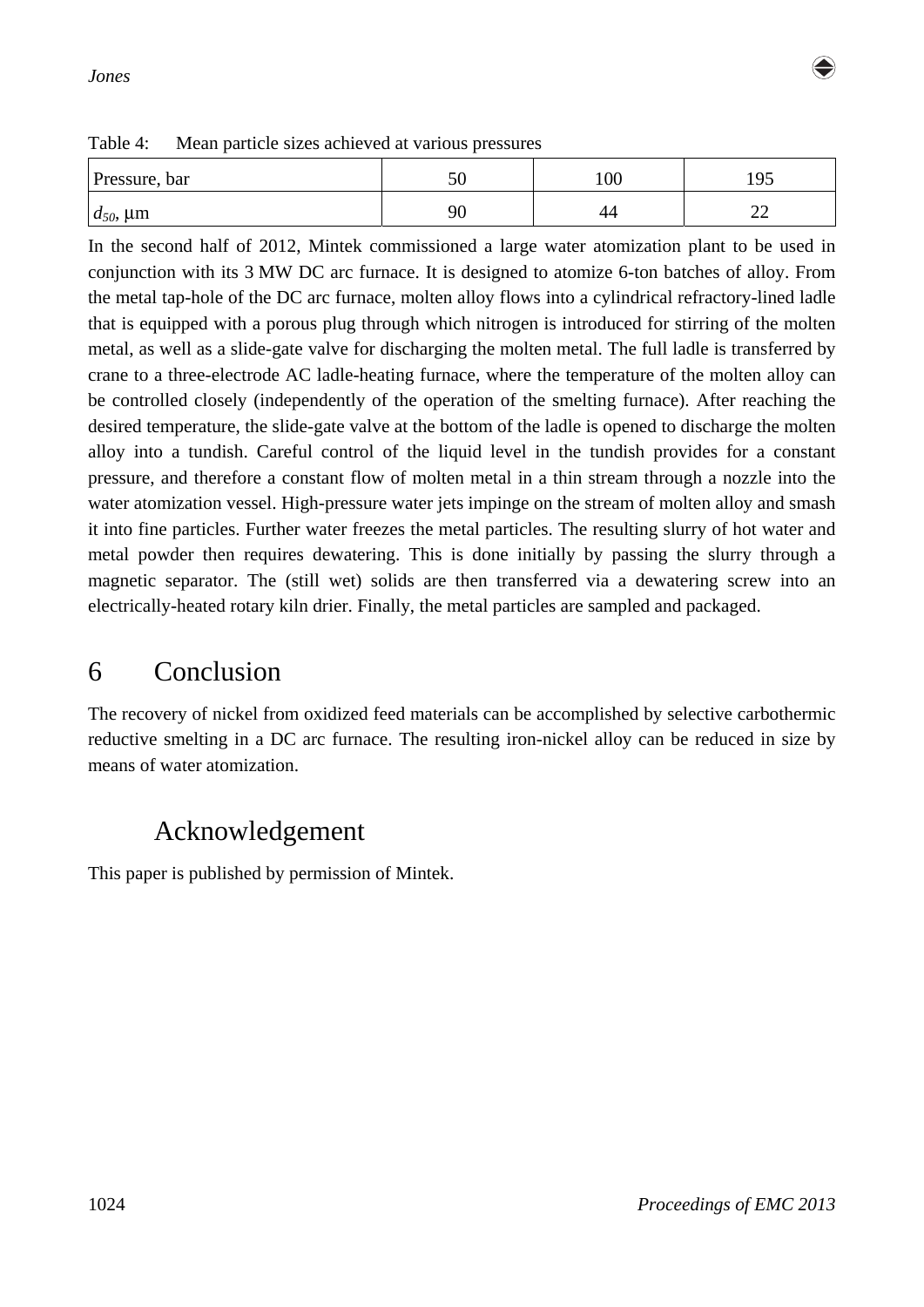## References

- [1] JONES R.T., DENTON G.M., REYNOLDS Q.G., PARKER J.A.L., VAN TONDER G.J.J. (2002): Recovery of cobalt from slag in a DC arc furnace at Chambishi, Zambia, Journal of the SAIMM, Johannesburg, Volume 102, Number 1, January / February 2002, pp.5-9. http://www.mintek.co.za/Pyromet/Files/Chambishi.pdf
- [2] GELDENHUYS I.J., JONES R.T. (2009): Four years of DC arc smelting of PGM-containing oxide feed materials at Mintek, Pyrometallurgy of Nickel and Cobalt 2009, 48th Annual Conference of Metallurgists of CIM, Sudbury, Ontario, Canada, 23–26 August 2009, pp.415- 427. http://www.mintek.co.za/Pyromet/Files/2009Geldenhuys-CIM.pdf
- [3] JONES R.T. (2009): Towards commercialisation of Mintek's ConRoast process for platinum smelting, Pyrometallurgy of Nickel and Cobalt 2009, 48th Annual Conference of Metallurgists of CIM, Sudbury, Ontario, Canada, 23–26 August 2009, pp.159-168. http://www.mintek.co.za/Pyromet/Files/2009Jones-ConRoast-CIM.pdf
- [4] JONES R.T., GELDENHUYS I.J., REYNOLDS Q.G. (2009): Recovery of base metals and PGMs in a DC alloy-smelting furnace, Journal of the SAIMM, Johannesburg, Volume 109, Number 10, October 2009, pp.587-592. http://www.mintek.co.za/Pyromet/Files/2009Jones-Recovery.pdf
- [5] LAGENDIJK H. & JONES R.T. (1997): Production of ferronickel from nickel laterites in a DCarc furnace, Nickel-Cobalt 97, 36th Annual Conference of Metallurgists, Sudbury, Canada, pp. 151-162. http://www.mintek.co.za/Pyromet/Laterite/Laterite.htm
- [6] GELDENHUYS I.J., LAGENDIJK H. (2007): A twin-cathode DC arc smelting test at Mintek to demonstrate the feasibility of smelting FeNi from calcine prepared from siliceous laterite ores from Kazakhstan for Oriel Resources plc, International Ferroalloys Conference, Infacon XI, New Delhi, India, pp. 781-797. http://www.mintek.co.za/Pyromet/Files/2007Reinecke.pdf
- [7] DUNKLEY J.J., NORVAL D., JONES R.T., CHENNELLS P. (2008): Water atomisation of PGMcontaining intermediate alloys, Third International Platinum Conference, 'Platinum in Transformation', The Southern African Institute of Mining and Metallurgy, Sun City, 5- 9 October 2008, pp.155-159. http://www.mintek.co.za/Pyromet/Files/2008Dunkley.pdf